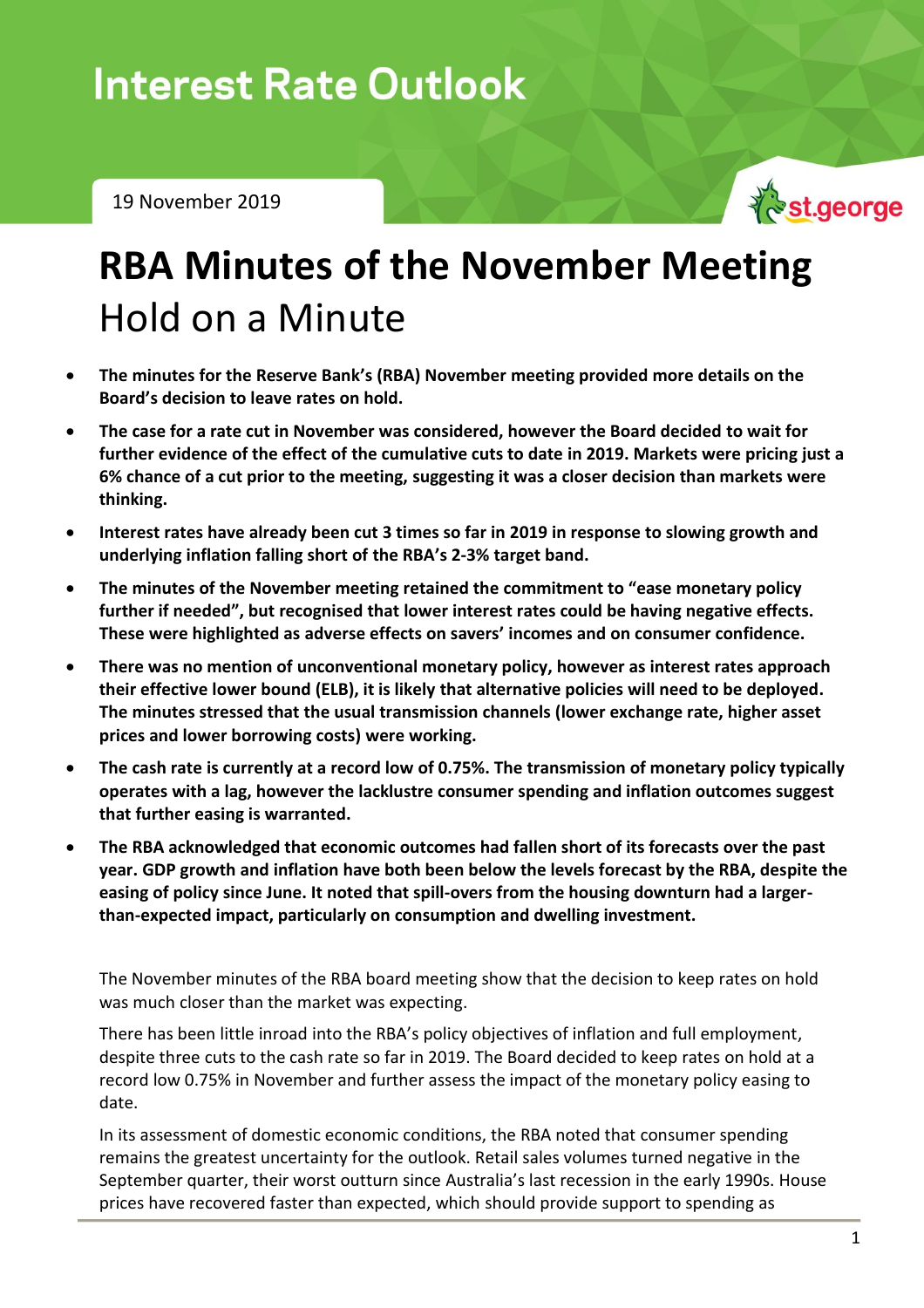households feel wealthier and more confident. However, turnover remains subdued. Low wages growth and high household debt continue to be major dampeners to household consumption. The RBA expects consumer consumption to increase due to a recovery in household income and house prices.

On the labour market, the RBA continues to expect the unemployment rate to fall, but doesn't expect the unemployment rate (currently 5.3%) to fall to the level at full employment (estimated at 4.5%) before the end of 2021. Accordingly, expectations for wages growth have been tempered. The minutes note that wages growth is "expected to remain around its recent rate over the forecast period". Given that a pickup in wages growth is required for inflation to move into the RBA's target range, it further cements the current easing bias. The minutes precede the latest labour force data, which showed a net employment loss of 19k, the worst result in more than 3 years.

The Board acknowledged that economic outcomes had fallen short of its forecasts over the past year. GDP growth and inflation have both been below the levels forecast by the RBA, despite the easing of policy since June. It noted that spill-overs from the housing downturn had a larger-thanexpected impact, particularly on consumption and dwelling investment. The risk that dwelling investment could fall further was highlighted.

The minutes did not contain a specific mention of unconventional policies, although rates are approaching their effective lower bound (ELB). The Board discussed the possibility that further reductions in interest rates could have different effects than previously, when interest rates were higher. The RBA noted that mortgage rates were still falling largely in line with cuts to the cash rate, however the impact of the October cut was less than previous cuts. As interest rates approach the ELB, the more likely it is that alternative policies will need to be deployed.

Global uncertainty subsided somewhat between the October and November minutes, with progress on a partial US-China trade deal. Additionally, global central banks are nearing the end of their easing cycle, which lessens pressure on the RBA to relieve currency pressures.

The November minutes retain a clear easing bias, but reiterate the RBA's belief that existing cuts are having an impact and that a "gentle turning point" has been reached in the economy. The close decision today and soft employment data last week suggest further easing is likely. We continue to expect a further 25 basis points cut to the cash rate in February next year.

> **Nelson Aston, Economist** Ph: 02-8254-1316